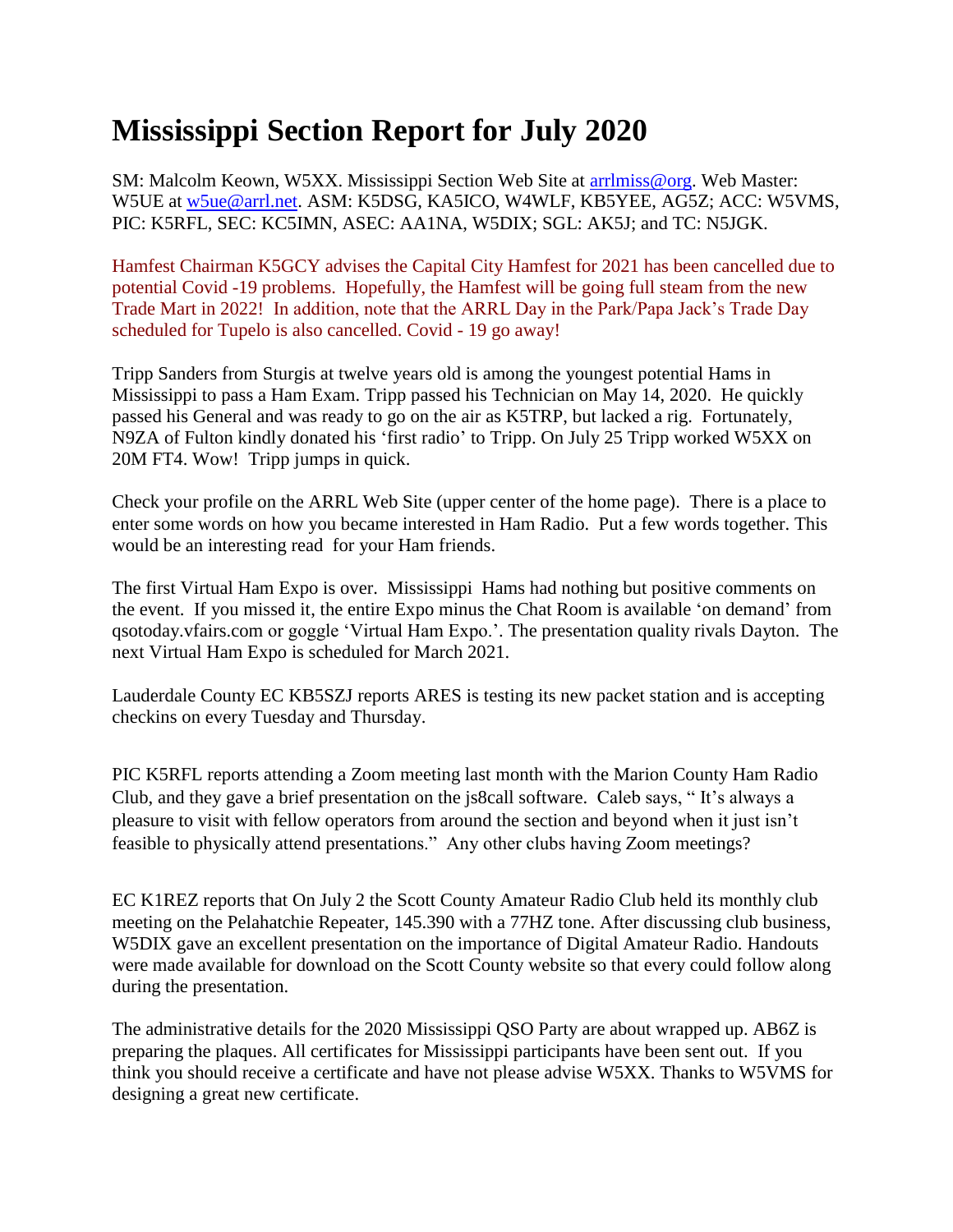On your long-range calendar pencil in:

- Simulated Emergency Test, August 15, POC: KC5IMN and AA1NA. ARES Prepare.
- ARRL Day in the Park/Papa Jack's Trade Day, Tupelo, Cancelled
- Jackson County Hamfest, Ocean Springs, November 13-14, POC: N2PKW
- Capital City Hamfest, Trademart, Jackson, January 29-30, Cancelled
- 2021 Mississippi QSO Party, April 3, POC: w5xx@cablelynx.com

Upgrades in July: None!! With not being to conduct classes, Covid – 19 is taking its toll. Encourage potential upgrades to keep studying on their own.

Welcome to the following new Hams in Mississippi in July: AG5ZP, Bradley – Newton; KI5JTJ, Robert – Jackson; KI5JTR, Malcolm - Pontotoc; KI5JWC, Robert – Bay Saint Louis; KI5KAA, Dean – Waveland; KI5KBA, Stanford – Petal; KI5KBB, Jackson – Petal; KI5KCA, Stephen – Poplarville; KI5KBC, Christopher – Petal; KI5KBI, Kurt – Pontotoc; and KI5KDW, Aidan – Water Valley. Thanks to the VE Teams giving potential new Hams a chance to get their license or upgrade under extenuating circumstances. Club members reach out to these newcomers and welcome them into your club.

Also welcome the following new ARRL Members in July : K5BLL, Bill – Madison; KG5CAH, Timothy – Waveland; KI5CNB, Carla – Gulfport; N5DS, Daniel – Long Beach; KF4GCT, Walter – Southaven; KI5IKJ, Mary – Hamilton; KI5IRW, Joseph – Madison; KE5JYV, James – West Point; N5KBQ, Robert – Hattiesburg; KG5LQK, Eric – Jayess; N5RNF, Robert – Amory; N5TAX, Danny – Booneville; and AG5ZP, Bradley – Newton.

ARRL membership in Mississippi is now 991 down 5 from last month. Unfortunately, we sink a little further from 1000. Keep working! Thanks to all who support ARRL Membership in Mississippi.

SEC Report for July 2020: KC5IMN (SEC)

EC Reports for July 2020: N5AAS (Forrest), AE5FK (Walthall), KA5ICO (Chickasaw), KF5IMA (Lafayette), KG5IXV (Newton), N5KDA (Adams), AF5NG (Marion), K1REZ (Scott), K5RTW (Lee), AA5SG (Jones/Wayne), KB5SZJ (Lauderdale), KD4VVZ (George), KG5WJM (Jasper), KF5WVJ (DeSoto), KA5ZEA (Attala), and KB0ZTX (Marshall)..

ACC Report: W5VMS. Scott asks that club officials file their Annual Club Reports ASAP.

PIC Report: K5RFL

Club Newsletter/Reports (Editor): the Meridian ARC Spark Gap (W5MAV)

HF Net Reports – sessions/QNI/QTC (Net Manager)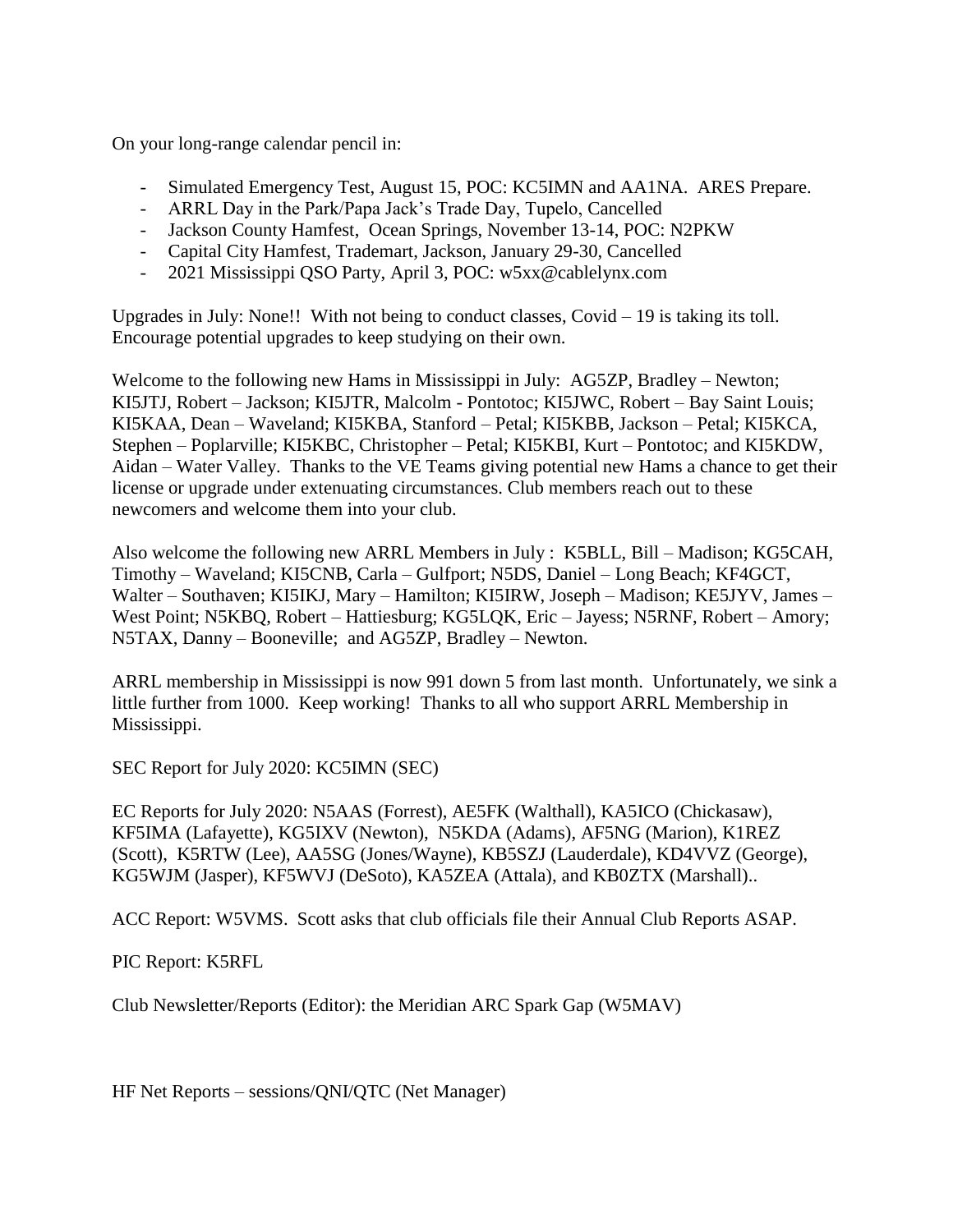Hattiesburg ARC HF Net 4/31/0 (KD5XG) K5TAL 80M Net 5/75/0 (WV5Q) Magnolia Section Net 31/1116/5 (KA5ICO) MS Baptist Hams Net 4/17/0 (WF5F) MSPN 31/2472/12 (W5JGW)

VHF Net Reports - sessions/QNI/QTC (Net Manager)

Adams County ARES 4/52/0 (N5KDA)

Attala County ARES 1/3/0 (KB5ZEA)

Capital Area Emergency Net 4/64/0 (K5XU)

Central Mississippi ARES Training Net 4/52/13 (K1REZ)

DeSoto County Training and Information Net 4/94/0 (KF5WVJ)

Forrest/Perry Counties Net ARES 2/33/0 (N5AAS)

George County SARES 5/40/0 (KD4VVZ)

Hattiesburg ARC 2 M Net 4/49/6 (KD5XG)

Hattiesburg ARC 2 M Simplex Net 1/12/0 (KD5XG)

Jackson ARC Emergency Net 4/61/0 (K5XU)

Jasper County ARES 5/27/0 (KG5WJM)

Jones/Wayne Counties ARES 5/68/0 (AA5SG)

Lowndes County ARC 4/93/0 (KF5AZ)

Marion County ARES Net 4/35/0 (AF5NG)

Marshall County ARES – meets with DeSoto County Net (KB0ZTX)

Meridian Area Emergency Net 4/56/0 (KB5SZJ)